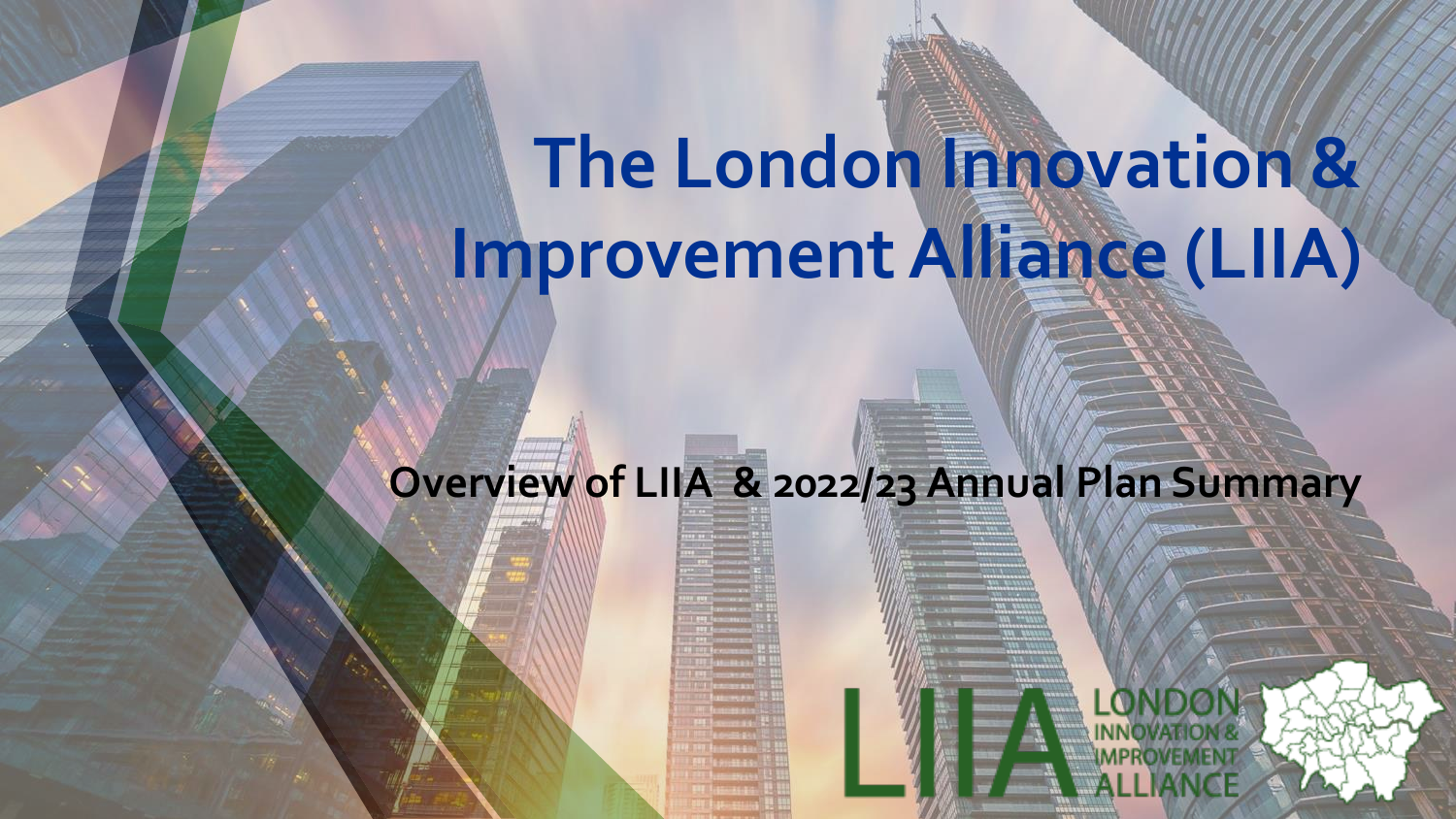## **About LIIA**

**The London Innovation and Improvement Alliance (LIIA) is the Association of London Directors of Children's Services (ALDCS) sector-led improvement partnership** and is hosted by London Councils. We are founded upon a Memorandum of Understanding agreed between all of London's local authorities and funded by local authority subscription and DfE grant.

LIIA has gone from strength to strength since its inception 3 years ago and continues to expand is reach across projects dedicated to improving outcomes for children in the capital. Working collaboratively with all London Boroughs and partners, **LIIA encourages and supports children's services to demonstrate, develop and share good practice**. We have proven our value in providing a shared children's services infrastructure to **enable collective responses to the many challenges experienced by London's children and those providing essential services to support them and enable them to thrive.**

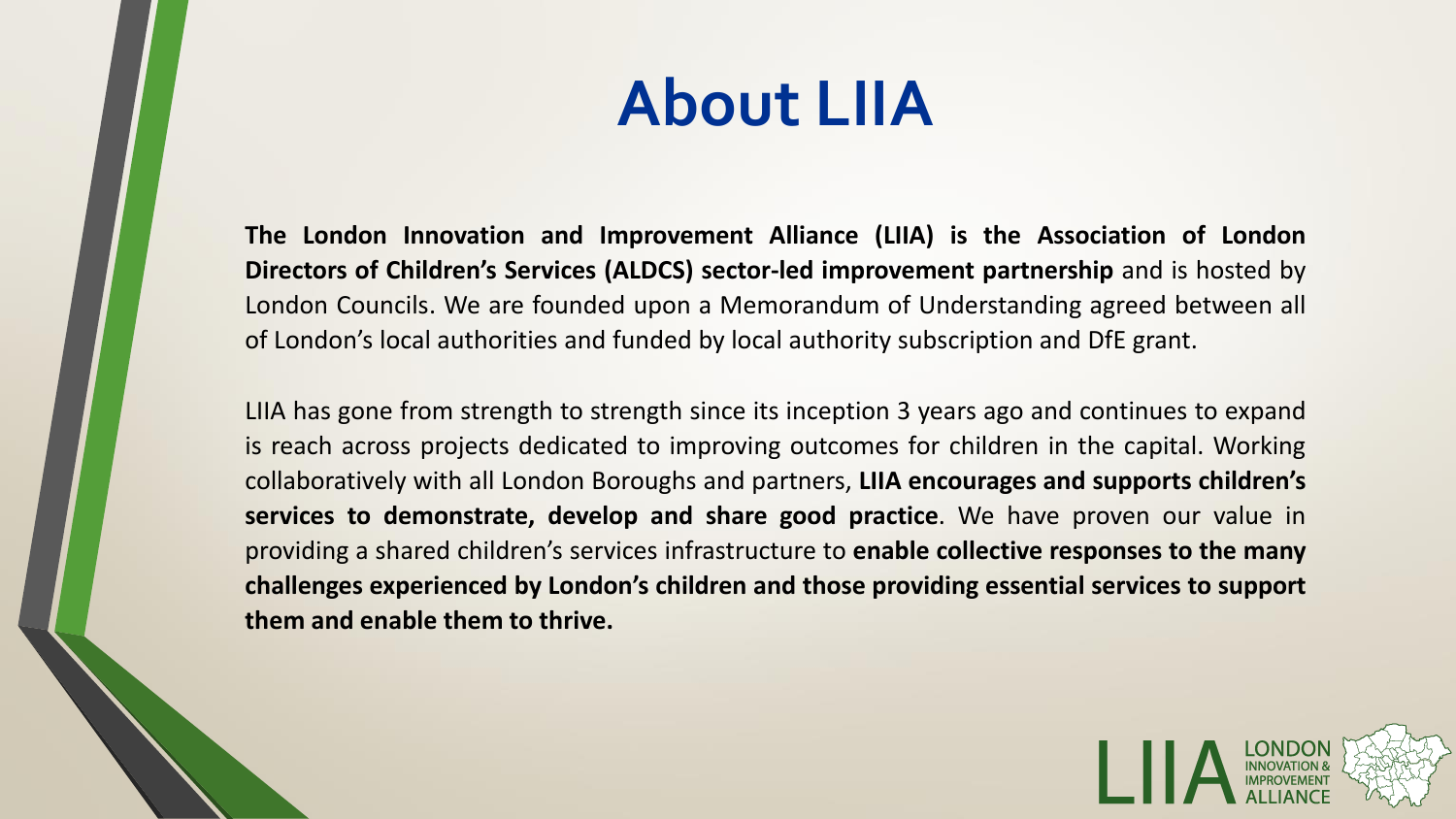## **Our Purpose**



Our programmes support the development of children's services as learning organisations with a particular focus on the ALDCS priorities; **Adolescent Safeguarding, SEND, Commissioning and Workforce,** alongside cross-cutting themes; **Anti-Racism & Disproportionality, Peer Challenge & Review, Innovation, Collaboration and Data Insight** which underpin all areas of our delivery.

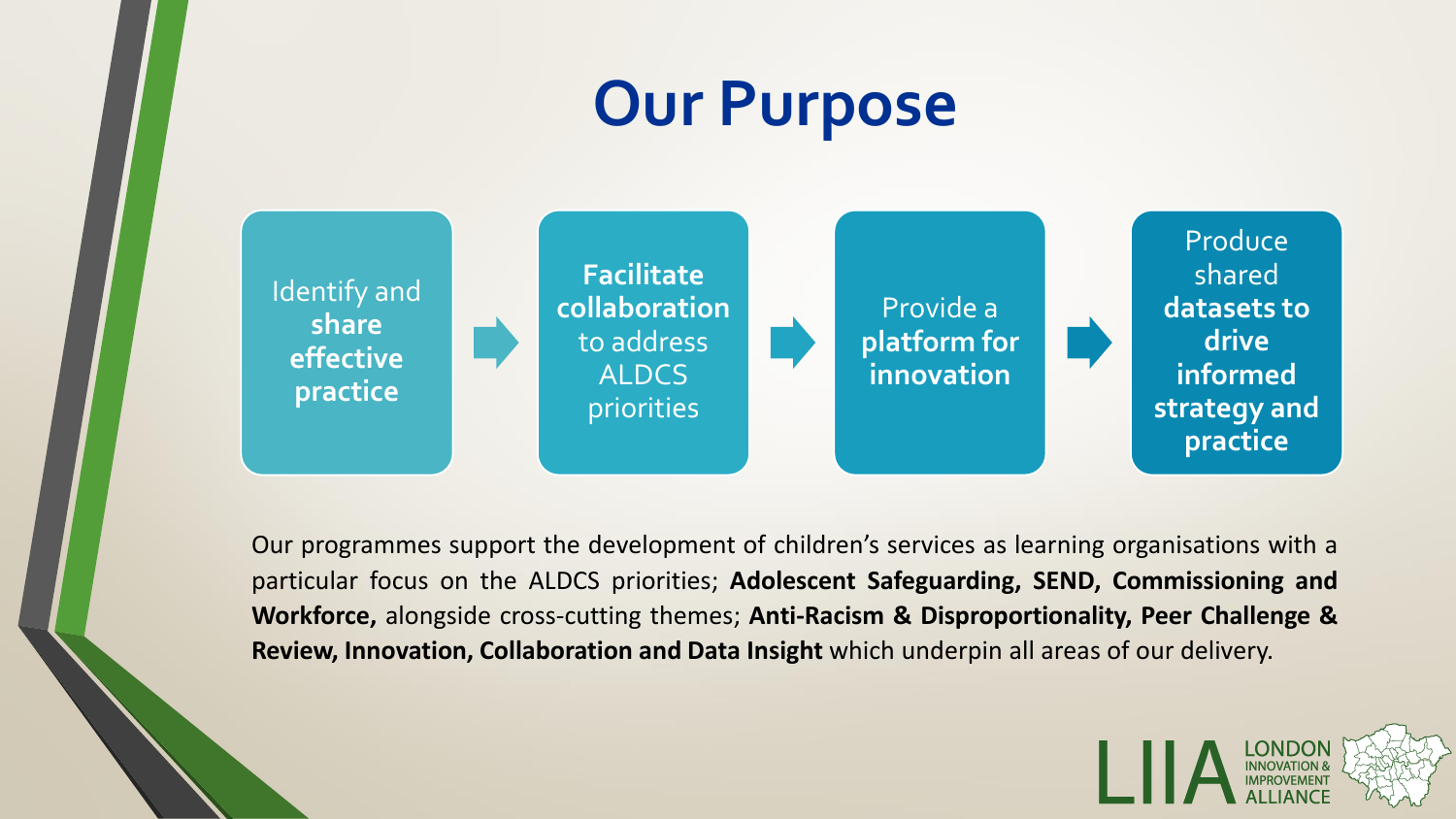## **What we're proud of**

- **Securing funding for London's children:** We have secured £3.1 million in DfE Recovery Funding for London, £3.6 million in funding for Secure Welfare, £1million in funding from the Youth Justice Board (YJB) for the London Accommodation Pathfinder, and received £5 million to deliver the Your Choice programme this year and a further £5 million for the next two years.
- **Addressing disproportionality and anti-racism:** Our Leadership in Colour pilot programme has delivered impact through career progression opportunities and cultural competency workshops for our Children's Service leader to drive outcomes for children and in the experience of our staff.
- **Challenging placements sufficiency in London for London:** Developed a Pan-London Placement Commissioning Programme which is developing collaborative responses to risk sharing on high cost low incidence placements such as those for complex adolescents, mother and baby assessments and alternatives to custody.
- **Embedding peer challenge & review:** We have successfully led peer challenge and review events across each of London's sub-regions, presenting regional and sub-regional quarterly and bespoke data reports and contributing to a learning culture that identifies shared priorities and supports continued improvement.
- **Disseminating learning:** Developed the LIIA website to enable wider dissemination of learning and building a shared resource for ALDCS networks, including Lead Members.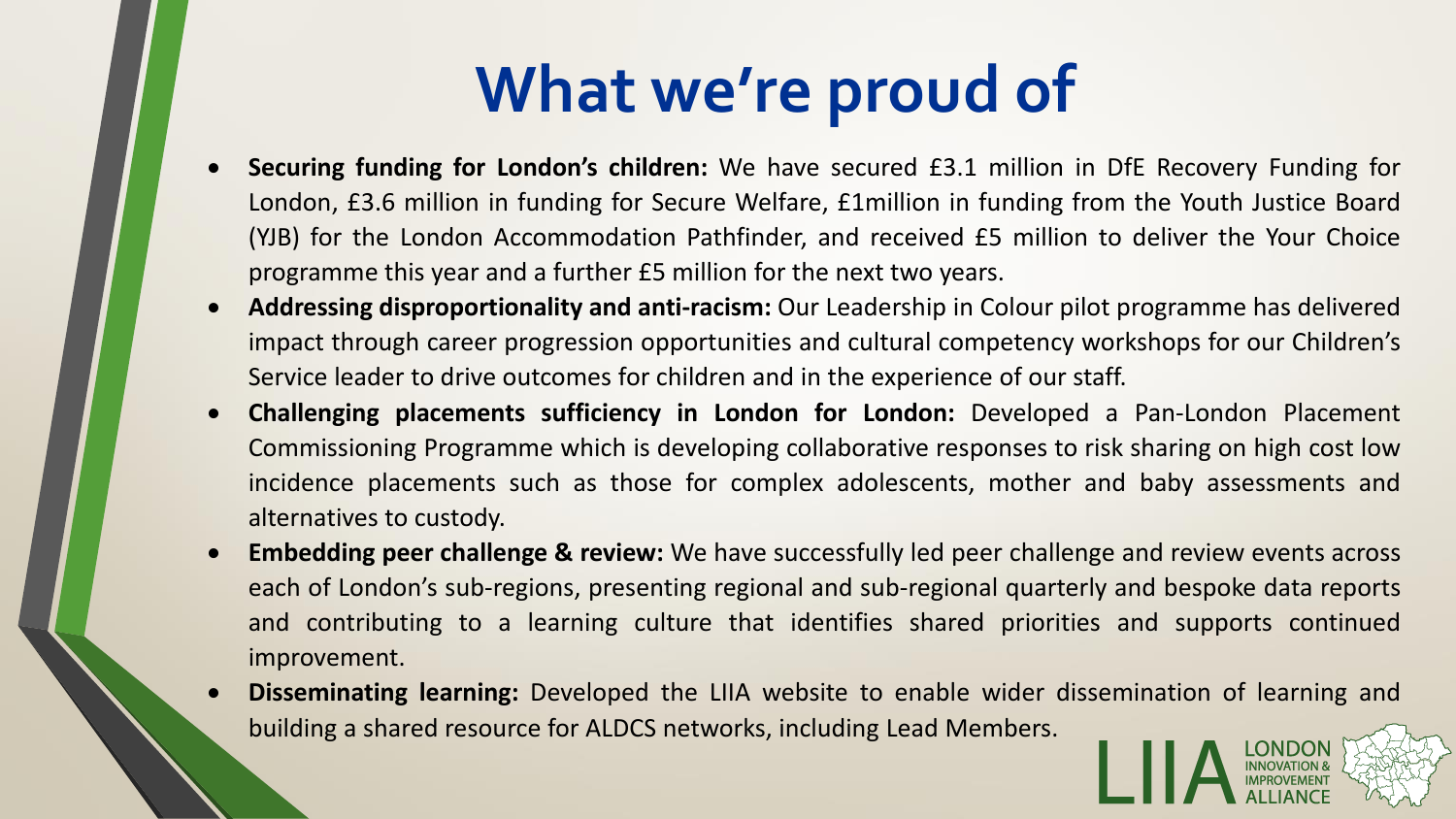## **Some of our current priorities**

- **Child-level data project:** Delivering this innovative project to accelerate access to data for children's services in London through capturing, analysing and presenting of the moment data to better inform services.
- **Your Choice CBT programme:** Delivering this ambitious programme across 32 London boroughs meeting a practice gap by providing tools and techniques which practitioners can employ to help the child to keep themselves safe.
- **Pan London Vehicle:** Developing an innovative model and local authority endorsement for a Pan-London Vehicle that enables more London provision for London children, improving outcomes and reducing cost, whilst also understanding and developing commissioning opportunities for children with ASD/SEMH.
- **London underutilisation and sufficiency:** Improving understanding and increasing the uptake of London residential provision by London children, alongside developing pan-London data sharing arrangements agreed across sufficiency, provision and finance.
- **Workforce:** Bringing London together in a collaborative approach to collectively address recruitment practices and retention initiatives in order to reduce the reliance on agency workers and improve stability of support services for children.
- **Addressing disproportionality:** Expand the reach of disproportionality and anti-racism activities across children's services to ensure both staff and children are provided with quality and culturally competent opportunities and services.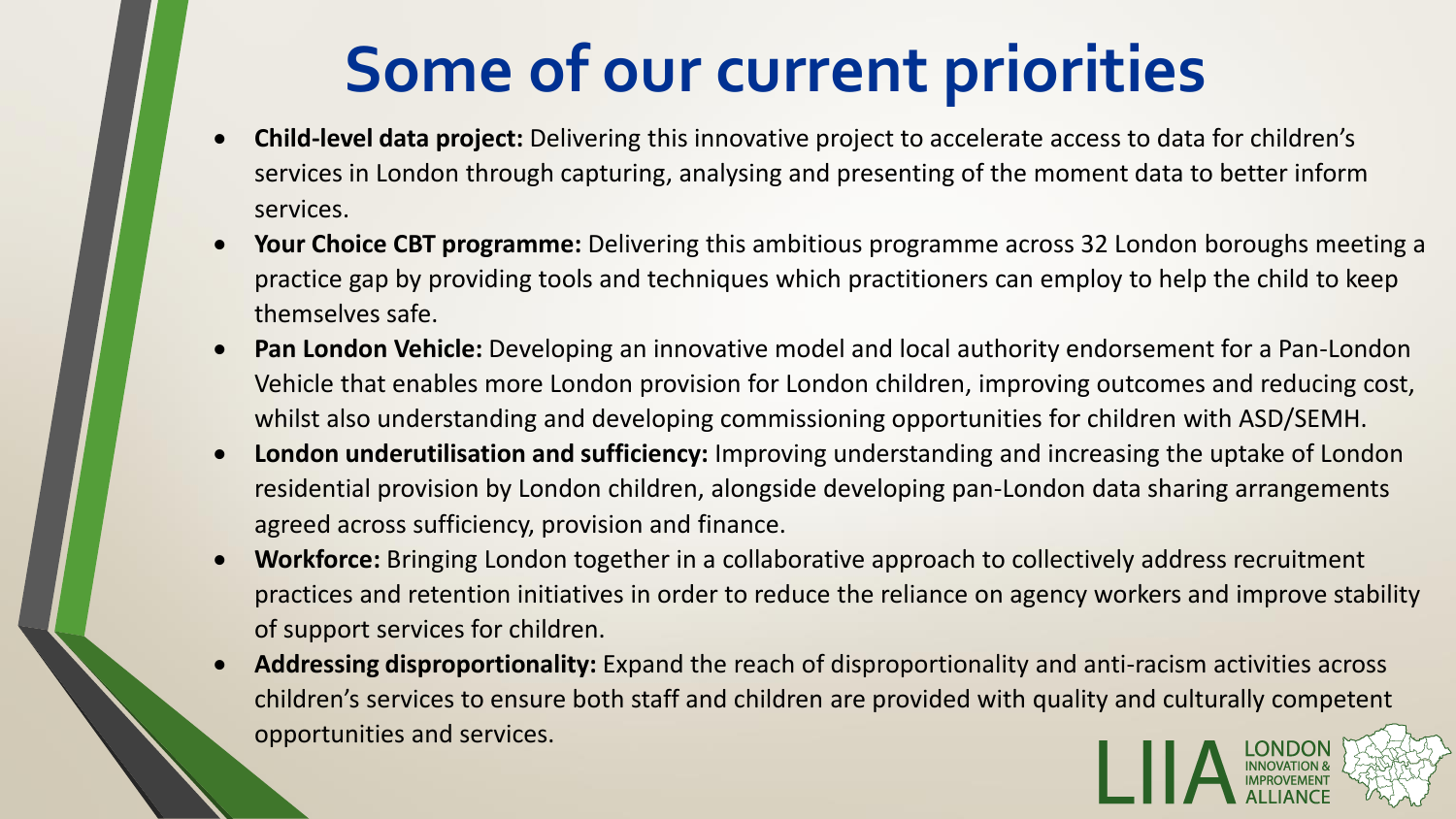### **LIIA Annual Plan 2022/23**



LIIA have committed to deliverables for the year ahead, each aligned to our four priorities.

Recent injections of funding have catalysed progress across our key programmes, and the interlacing nature of our work has continued to develop. Whilst this has served to strengthen activities it has also cemented the significance of **working collaboratively in achieving sustainable change.**

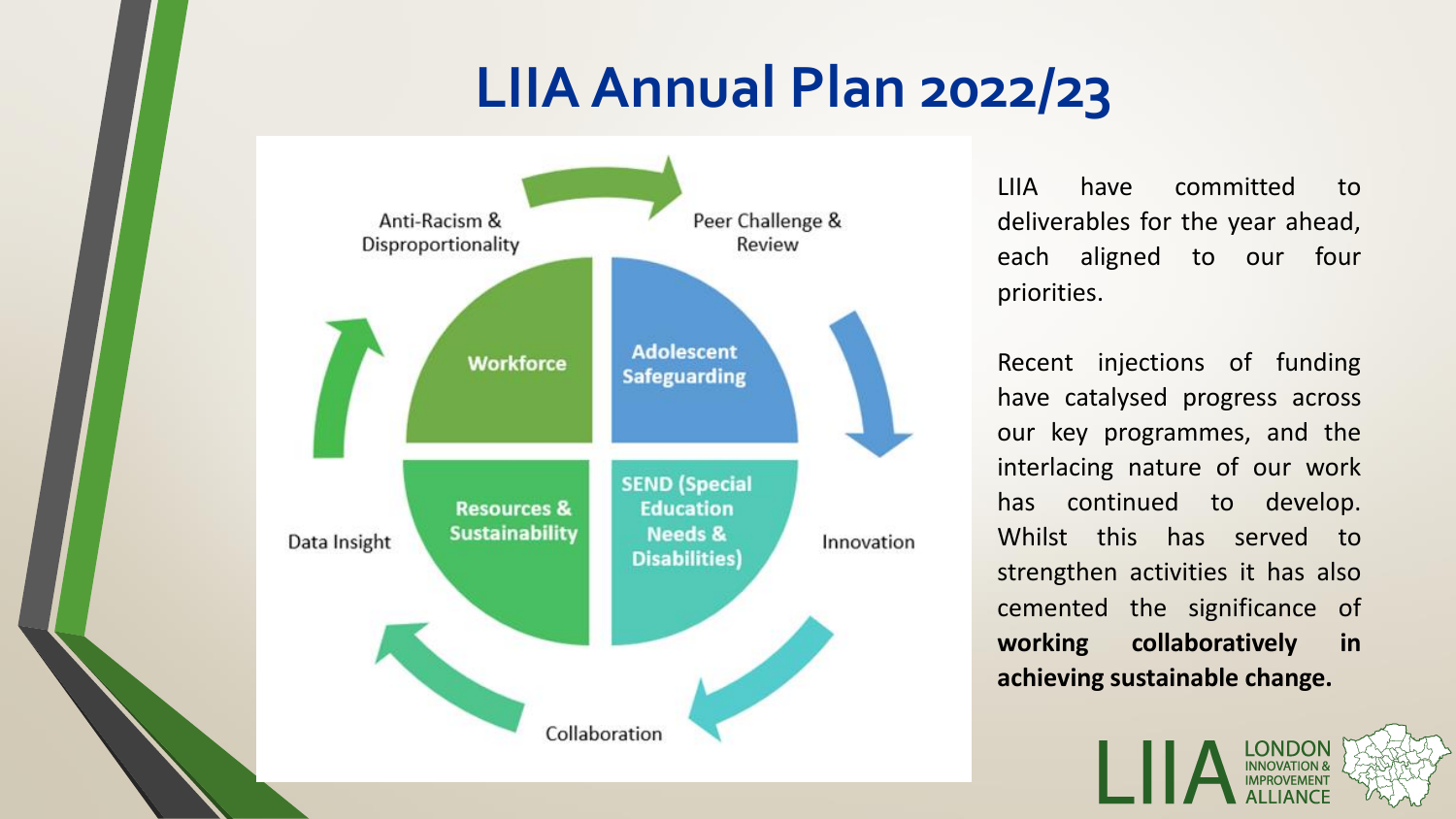## **Core Activity**

| <b>WORKSTREAM</b><br><b>PROJECT</b> |                                                      | <b>DELIVERABLE</b>                                                                                                                                                             |  |  |
|-------------------------------------|------------------------------------------------------|--------------------------------------------------------------------------------------------------------------------------------------------------------------------------------|--|--|
|                                     |                                                      | Five peer challenge (1 per ICS Sub Region)                                                                                                                                     |  |  |
|                                     | <b>Peer Challenge &amp; Review</b>                   | Two peer reviews annually                                                                                                                                                      |  |  |
|                                     |                                                      | Development of a toolkit for peer review to enabled LAs to take forward<br>independent exercises                                                                               |  |  |
|                                     | <b>Networks &amp; Boards</b>                         | Support, facilitate, administrate, and add value to Networks including<br>Early Help Network, LASOB, PLPCP, LIIA Board, Sub-Regional LA<br><b>Networks</b>                     |  |  |
| <b>LIIA CORE</b>                    |                                                      | Engage ALDCS in pan-London approach to adoption of ICS footprint                                                                                                               |  |  |
|                                     | <b>LIIA Summit</b>                                   | Hold LIIA Summit in 2022                                                                                                                                                       |  |  |
|                                     | <b>Quarterly &amp; Annual</b><br><b>Benchmarking</b> | Deliver benchmarking data on a quarterly & annual basis (including the<br>ADCS 24 changes & reporting to DfE), support and facilitate returns<br>from London LA data partners. |  |  |

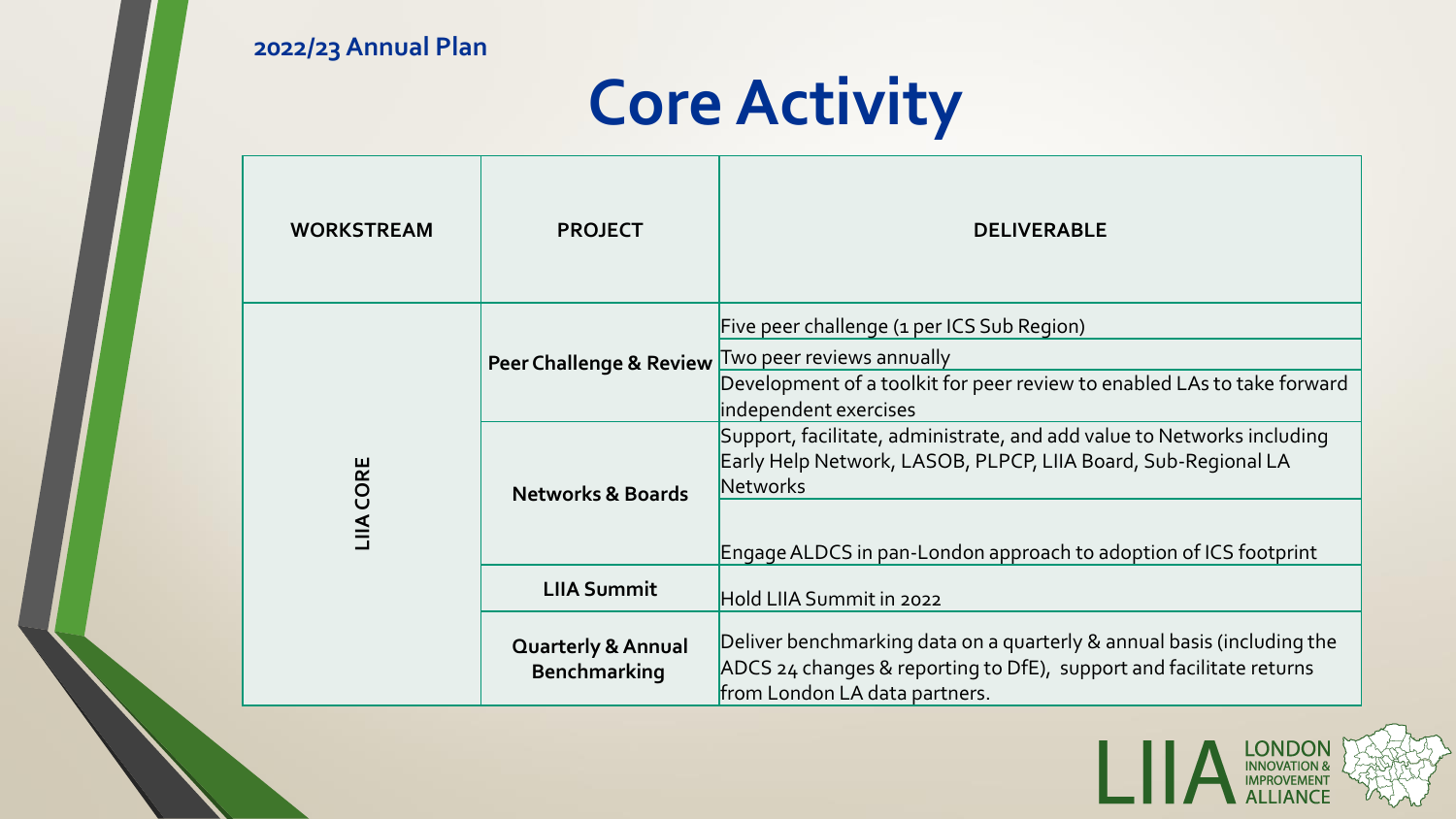## **Target Projects**

| <b>WORKSTREAM</b><br><b>PROJECT</b> |                             | <b>SPECIFIC DELIVERABLES</b>                                                                                                                                                                      |  |  |  |
|-------------------------------------|-----------------------------|---------------------------------------------------------------------------------------------------------------------------------------------------------------------------------------------------|--|--|--|
|                                     | Care Leavers'<br>Compact    | Agreements across transport, housing, health, leisure, mentoring,<br>and ETE for London's care leavers.                                                                                           |  |  |  |
| TARGETED PROJECTS                   | <b>Health</b>               | Support ICS transformation and engagement, and support resource<br>arrangements                                                                                                                   |  |  |  |
|                                     | Child-level data<br>project | Deliver a data platform (including an Information Governance<br>framework) for sharing structured data to produce analysis that<br>supports the LIIA themes, projects and other ALDCS programmes. |  |  |  |

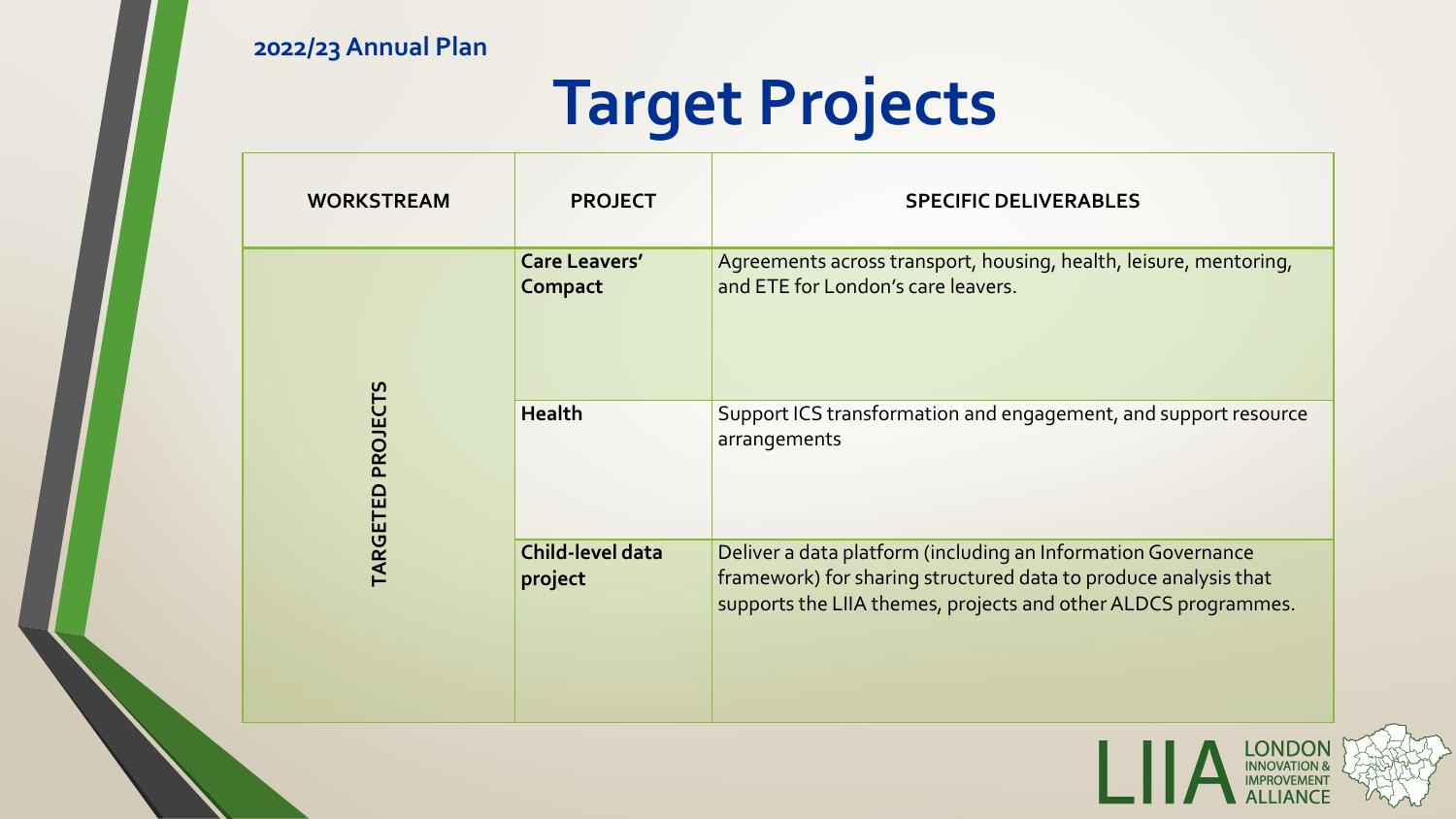#### **SEND**

| <b>WORKSTREAM</b><br><b>PROJECT</b> |                                                  | <b>DELIVERABLE</b>                                                                                                 |  |  |
|-------------------------------------|--------------------------------------------------|--------------------------------------------------------------------------------------------------------------------|--|--|
|                                     | Improving outcomes for<br>children with ASD/SEMH | Research experiences of children with ASD/SEMH.                                                                    |  |  |
|                                     |                                                  | Commissioning services for children with ASD/SEMH.                                                                 |  |  |
|                                     | Developing a Data<br><b>Dashboard for London</b> | Take a phased approach to creating a data dashboard                                                                |  |  |
|                                     |                                                  | Raise awareness and increase use of existing data tools and systems.                                               |  |  |
|                                     | <b>ICS Engagement</b>                            | Develop links with good practice nationally e.g. West Yorkshire and<br>Harrogate ICS                               |  |  |
| SEND                                |                                                  | Hold SEND focused meetings with each ICS to review developing<br>strategies for SEND                               |  |  |
|                                     |                                                  | Develop system maps with two ICSs, setting out approach to SEND, key<br>priorities and links with wider ICS system |  |  |
|                                     |                                                  | Promote system maps to all ICSs through dissemination workshop                                                     |  |  |
|                                     | <b>SEND Summit 2022</b>                          | Hold SEND Summit in 2022 with pan-London participation.                                                            |  |  |
|                                     |                                                  | Develop Preparation for Adulthood practice in six local authorities                                                |  |  |
|                                     |                                                  | Preparation for adulthood Shape Preparation for Adulthood Conference.                                              |  |  |
|                                     |                                                  | Complete a Peer Review on Preparation for Adulthood.                                                               |  |  |

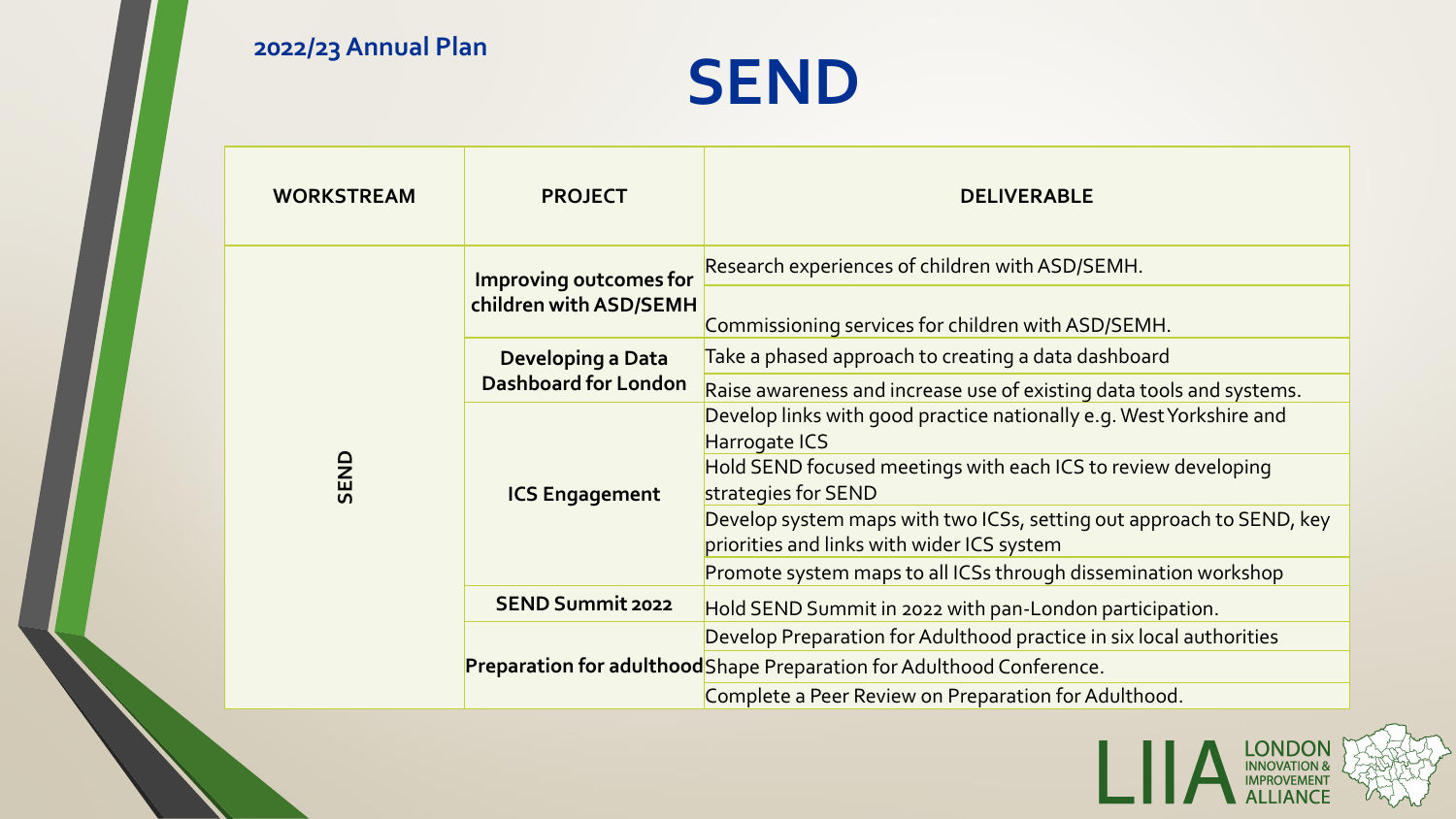## **Resources & Commissioning**

| <b>WORKSTREAM</b> | <b>PROJECT</b>                             | <b>DELIVERABLE</b>                                                                        |  |  |
|-------------------|--------------------------------------------|-------------------------------------------------------------------------------------------|--|--|
|                   | <b>The Pan-London</b><br>Vehicle           | Report on Collaborative Commissioning in London by FutureGov.                             |  |  |
|                   |                                            | Creation of the Shadow PLV with shared vision and leadership for<br>the full PLV.         |  |  |
| & COMMISSIONING   | <b>Under-utilisation of</b>                | Research into current usage of London provision by London's<br>children.                  |  |  |
|                   | London provision                           | Actions agreed to increase local uptake of London provision.                              |  |  |
| <b>RESOURCES</b>  | Pan-London<br>Sufficiency tool             | Pan-London data sharing arrangements agreed across sufficiency,<br>provision and finance. |  |  |
|                   | Pan-London<br><b>Residential Parenting</b> | Support mobilisation of joint commissioning arrangements and                              |  |  |
|                   | <b>Assessments</b>                         | block contracts.                                                                          |  |  |

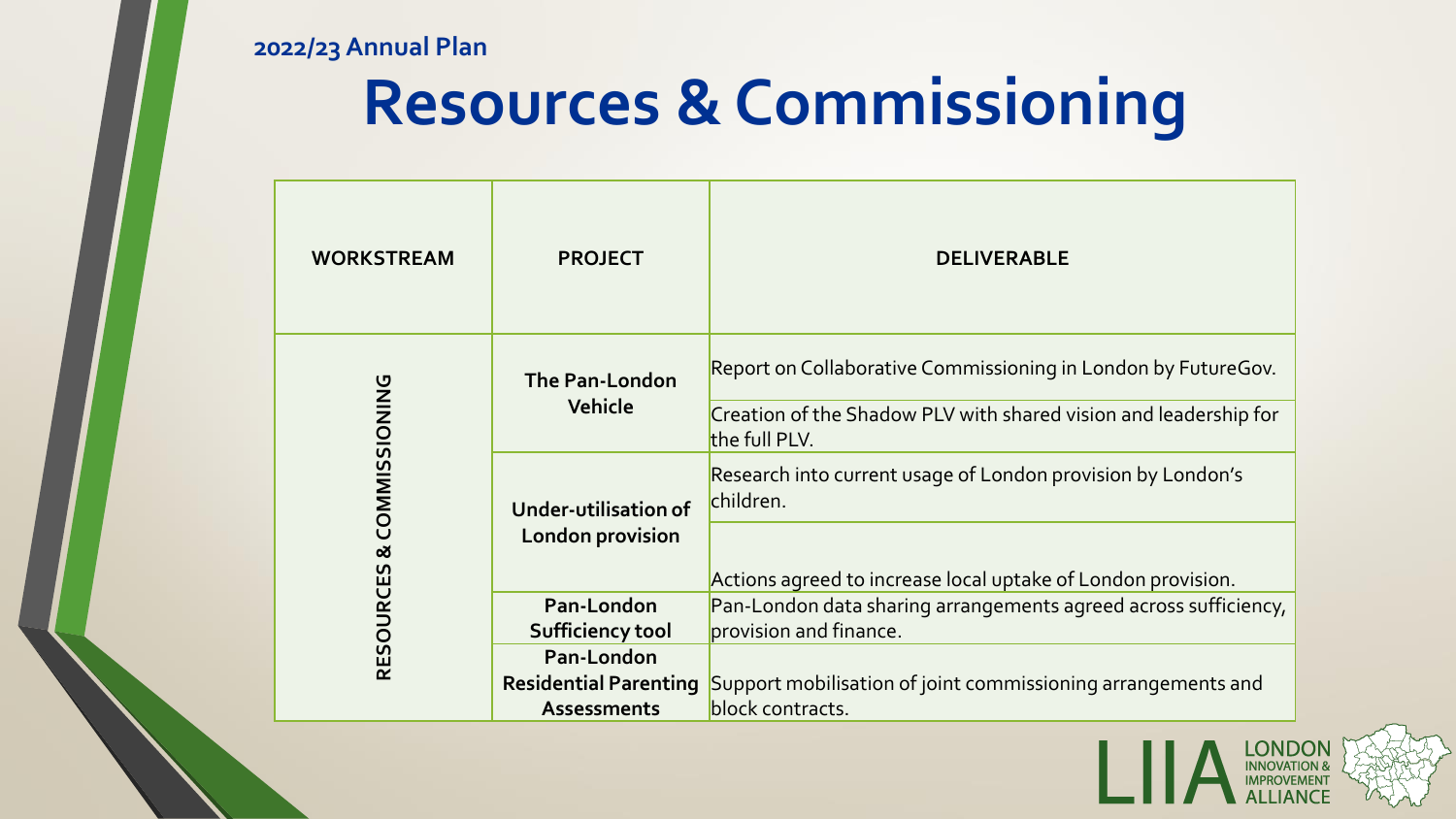## **Adolescent Safeguarding**

| <b>WORKSTREAM</b>       | <b>PROJECT</b>                                             | <b>DELIVERABLE</b>                                                                                               |
|-------------------------|------------------------------------------------------------|------------------------------------------------------------------------------------------------------------------|
|                         | <b>London Adolescent</b><br>Safeguarding Practice<br>Guide | Creation of an adolescent safeguarding practice manual.                                                          |
| ADOLESCENT SAFEGUARDING | <b>Your Choice</b>                                         | Mobilisation of Your Choice across 32 LAs.<br>Agreement of effective approach to evaluation through the<br>pilot |
|                         | <b>MACE Review</b>                                         | Review of London multi-agency child exploitation (MACE)<br>arrangements in each LA                               |

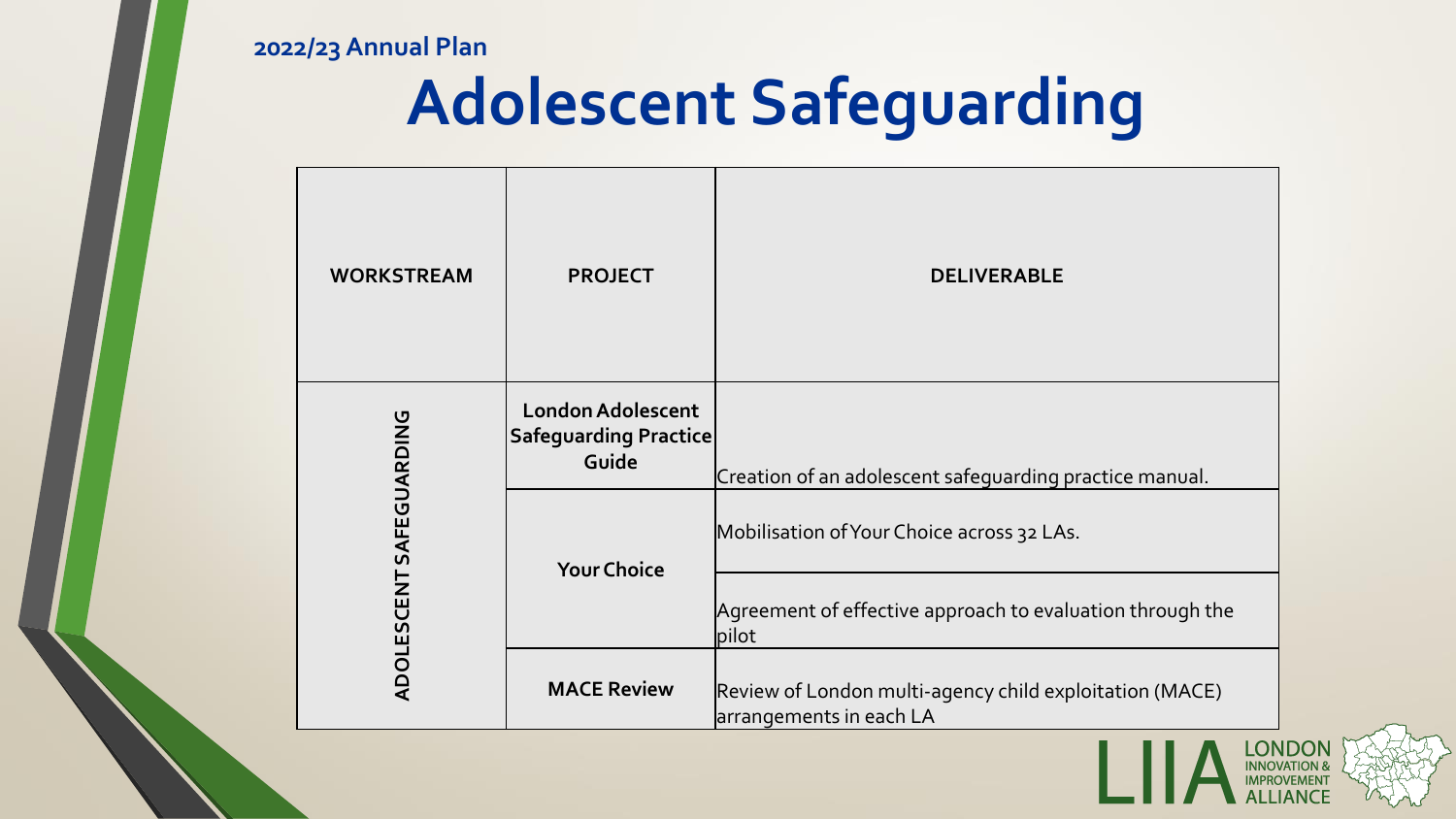## **Workforce**

| <b>WORKSTREAM</b> | <b>PROJECT</b>              | <b>DELIVERABLE</b>                                                                                                                                                                                               |
|-------------------|-----------------------------|------------------------------------------------------------------------------------------------------------------------------------------------------------------------------------------------------------------|
|                   | <b>London Pledge</b>        | Secure commitment from all LAs to mobilise a pan-London pledge<br>Develop sub-regional governance to manage the agency market for                                                                                |
| WORKFORCE         | <b>Leadership in Colour</b> | children's social workers.<br>Expand the programme's remit across all role levels of workforce.<br>Develop rich data to inform wider pan-London anti-racism and<br>disproportionality priorities.                |
|                   | <b>Microsite</b>            | Development of a pan-London microsite committed to advertising and<br>directly engaging with the social worker workforce.                                                                                        |
|                   | <b>Workforce Strategy</b>   | Develop a recruitment and retention strategy to leverage existing<br>initiatives and maximise engagement.<br>Develop a toolkit that can be utilised across key areas of resource need<br>in children's services. |

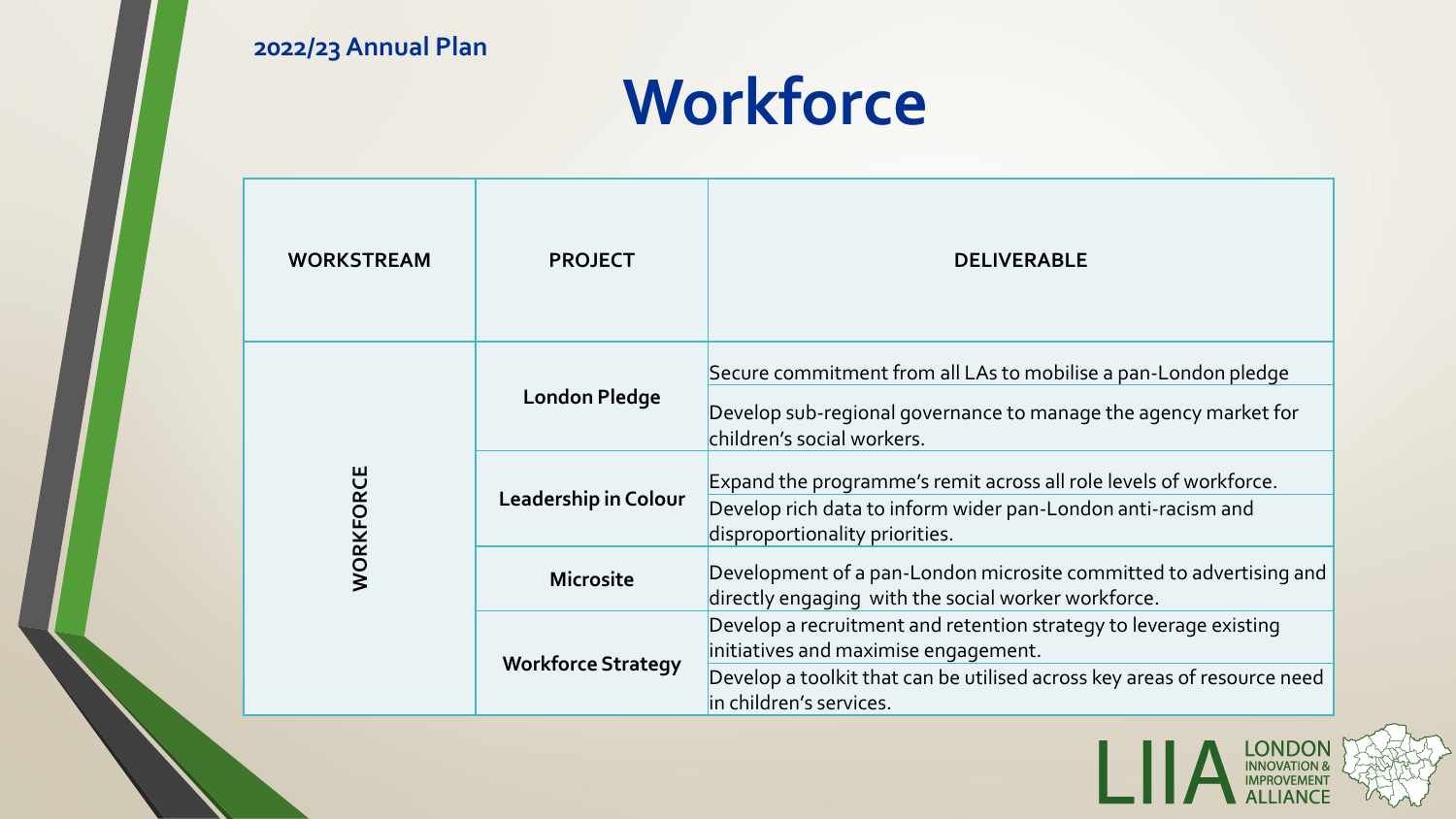### **LIIA Governance**

Governance is provided by the London Children's Innovation and Improvement Board, chaired by the Chief Executive with lead responsibility for children on the Chief Executives' London Committee.

**ALDCS Steering Group: DCS's** Martin Pratt (Chair)

**ALDCS: DCS's Group** Martin Pratt (Chair)

**London Children's Innovation and Improvement Board**  (incl. 5 x DCS) Sean Harris (Chair)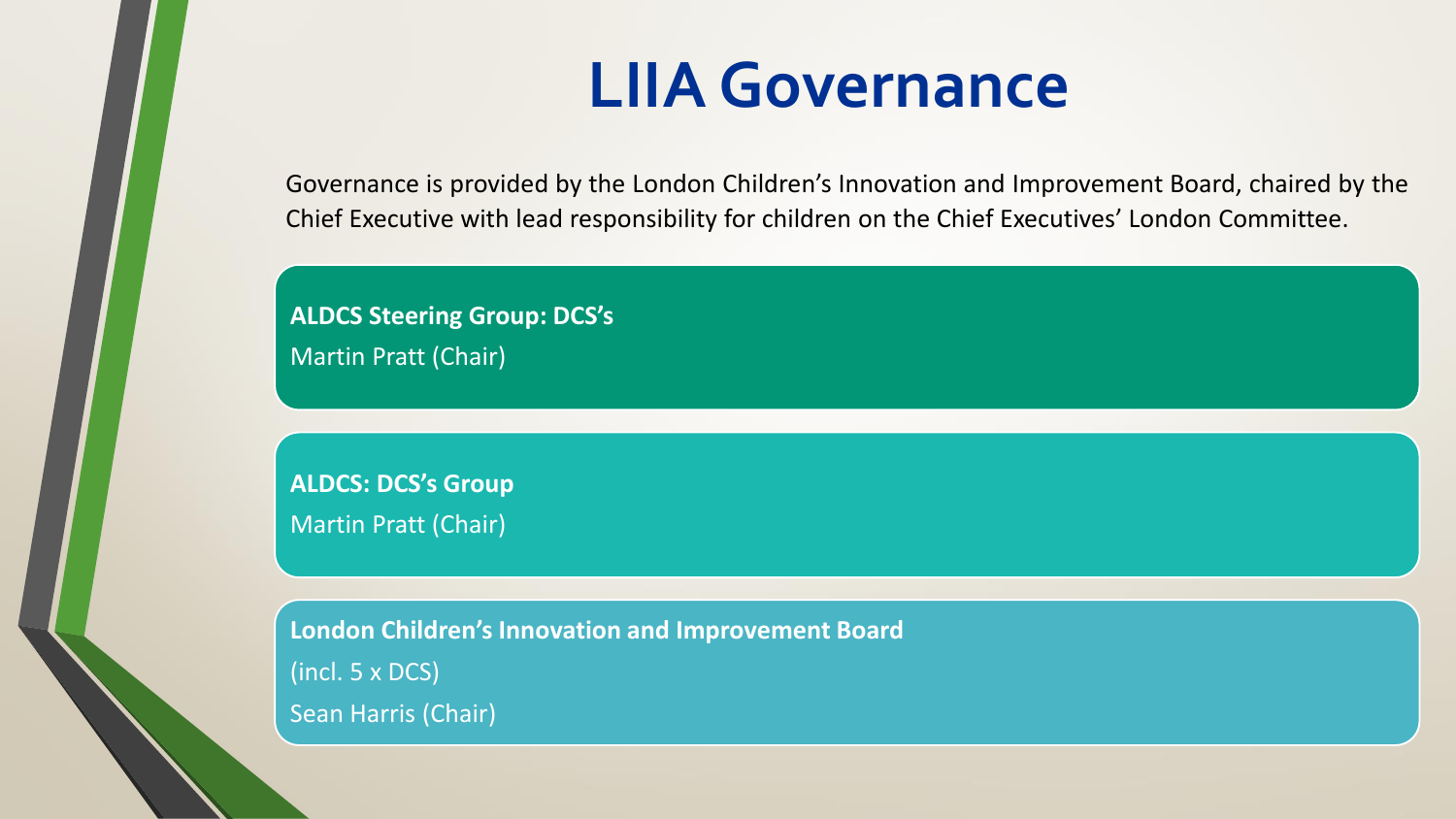## **Boards & Panels**

LIIA are committed to collaborative working to inform and drive the programme. As part of our governance and commitment to our values, we work closely with our panels & boards.

**London Adoption & Permanency Board** Alasdair Smith (Chair)

**London Accommodation and Resettlement Partnership Board**  (YJ multi-agency partners) Geeta Subramaniam-Mooney (Chair)

**SEND Steering Group** (Sub-regional education AD reps)

Elaine Allegretti (Chair)

**London Adolescent Safeguarding Overview Board**

(multi-agency with DCS & PL reps: reporting to London **Safeguarding** Children's Partnership Executive)

Florence Kroll (Chair)

**Pan-London Placements Commissioning Panel**  (placement commissioning partnership reps and LA commissioners) Chris Munday (Chair)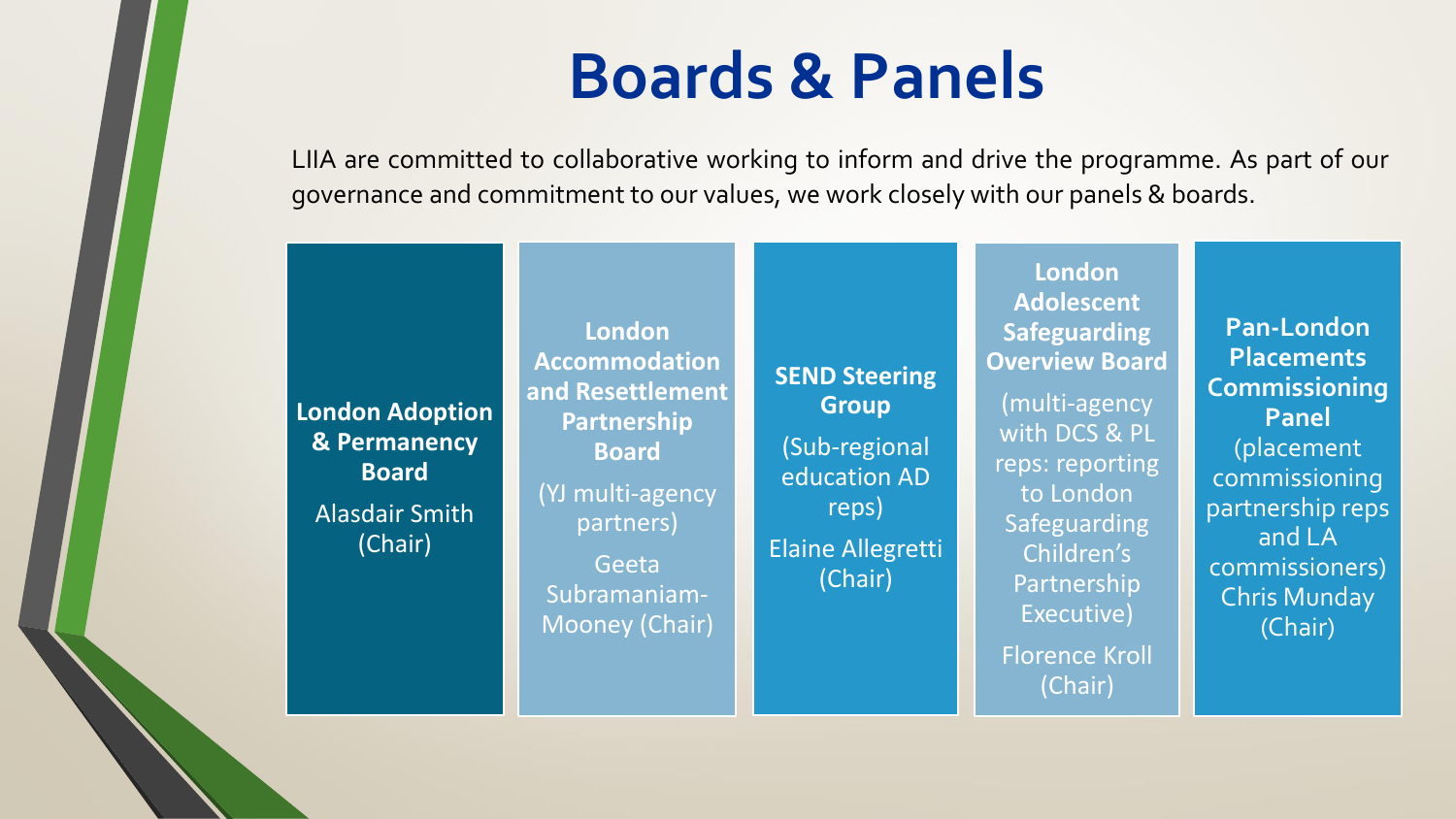### **Networks**

Through our commitment to collaboration, innovation, sharing practice and datasets to inform strategy and practice, we work closely with other networks and groups.

| <b>Social Care Practice</b><br><b>Leaders' Network</b><br><b>Andrew O'Sullivan</b><br>(Facilitator) | <b>Strategic Education</b><br><b>Leads for London</b><br>(SELL)<br><b>Richard Stanley (Chair)</b>      |  | <b>School Planning</b><br><b>Officers' Network</b><br><b>Gail Tolley (Chair)</b>             |  | <b>Heads of Early Years</b><br><b>Network</b><br><b>Iraklis Kolotronis and</b><br><b>Celia Freeth (Co-Chairs)</b> |  |
|-----------------------------------------------------------------------------------------------------|--------------------------------------------------------------------------------------------------------|--|----------------------------------------------------------------------------------------------|--|-------------------------------------------------------------------------------------------------------------------|--|
| <b>Principal Social</b><br><b>Workers</b><br><b>Kate Dempsey and</b><br>Louise Jones (Co-Chairs)    | <b>SEND Strategic</b><br><b>Managers and Parent</b><br><b>Carer Network</b><br>Kay Moore (Facilitator) |  | <b>Commissioners'</b><br><b>Network</b><br><b>Warwick Tomsett</b><br>(Chair)                 |  | <b>Finance Leads</b><br><b>Network</b><br><b>Chris Munday (Chair)</b>                                             |  |
| <b>London Information</b><br><b>Exchange Group</b><br>Rashid Jussa (Chair)                          | Lead Members'<br><b>Network</b><br><b>Cllr Damian White</b><br>(Chair)                                 |  | <b>London Early Help</b><br><b>Network</b><br>Michaela Carlowe and<br>Becca Dove (Co-Chairs) |  | <b>Youth Offending</b><br><b>Service Network</b><br><b>Facilitated by YJB</b>                                     |  |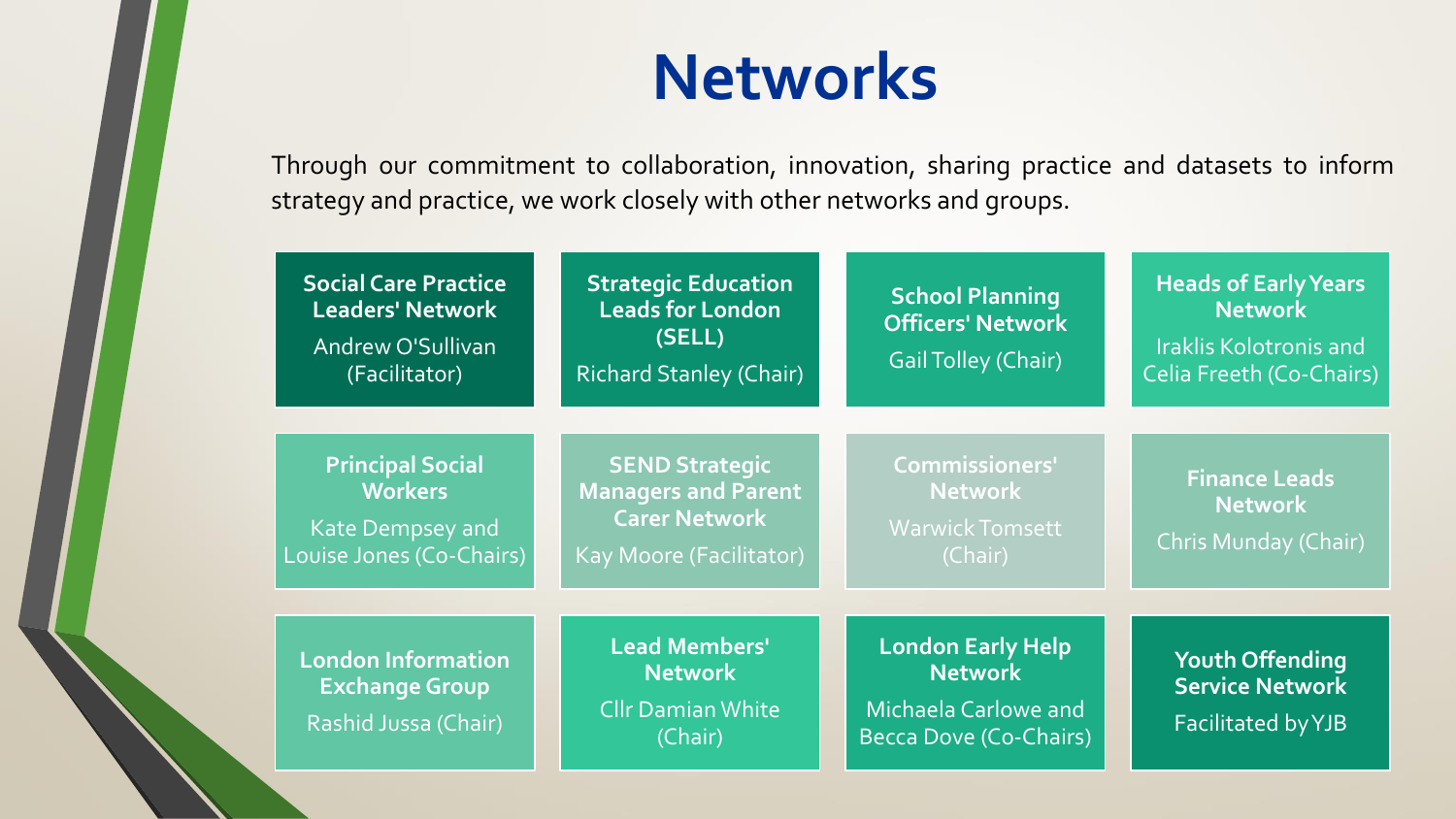

LIIA also work closely with other networks and groups to ensure opportunities for cross over learning and sharing.

> **London Grid for Learning** John Jackson (Chair)

**Children in Custody Group** Martin Pratt (Chair)